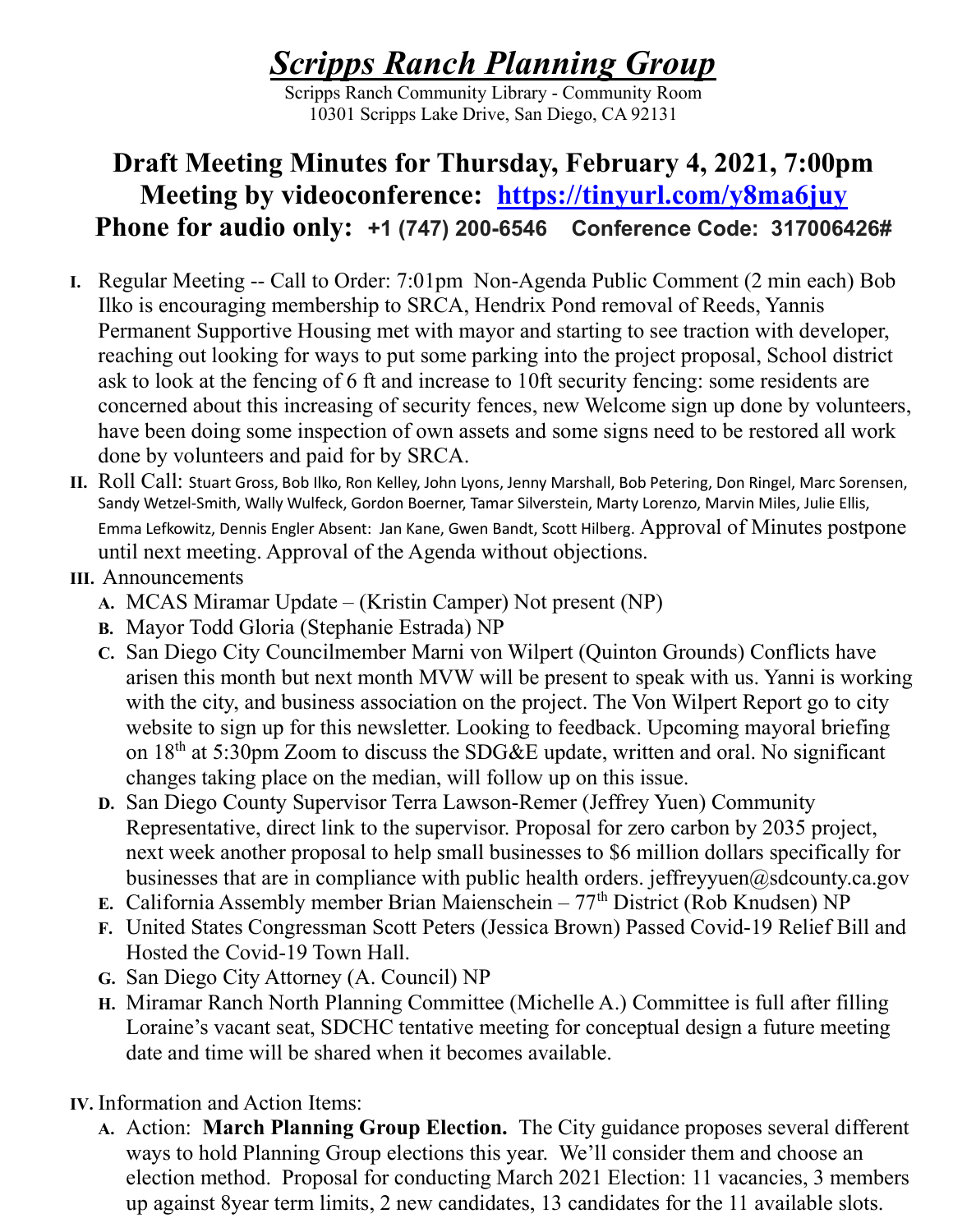Proposal to Spend 2-3 hours and have a drop box at the library and drop off ballots at the library into the box. Will create a Sample ballot with instructions, post in SRCA newsletter. Sandy, Dennis, Wally will host Ballot Boxes at the library, 3:30pm-6:30pm March 4, 2021. Bob Ilko volunteered to sit out another year. Motion/2nd: Lyons/Silverstein 17-0-0 Pass

- B. Action: Follow-Up Legal Analysis Regarding Council Policy 600-24: Community Planning Groups. The City Attorney prepared a report to City Council on November 9, 2020. We will discuss the report and its proposed recommendations, and we may consider further recommendations. Issues discussed (incorporation of Planning Groups if appropriate as not all PG are incorporated, renters having assigned seats specifically for renters on PG, required attendance of one or zero meetings prior to elections to PG, COW requirements every year and advanced COW and adhoc committee chairs COWs) renters "may" not a strict requirement, training of COW allowed to be taken electronically, PG can't require developers to give more information than what the city requires. Lately, Advanced Training in COW has already been required. Wally will keep us posted on any updates. John L. had the following comments: As discussed, I reviewed the draft revised Council Policy 600-24. I have 5 comments on the document. They are summarized as follows:
- 1. On page 2 there is a paragraph that needs to be clarified so that it is clear that CPGs are not required to incorporate but it they do the paragraph applies
- 2. On Page 3 in one place it talks of CPGs using Roberts or Rosenberg Rules of Order, but just a few lines further down it address Rules or Order and only talks of Roberts. Either drop Rosenberg Rules or insert it in both places
- 3. On Page 4 when dealing with membership in the CPGs it talks for pro rating renters as members or having designated seats for renters. This requirement would be extremely difficult for a CPG as they do not have access to info on whether residents are owners or renters and it is unnecessary as all eligible residents are offered membership regardless of whether they own or rent. The pro rating or designations of seats for renters, as the City Attorney state in other places, "intrudes on the internal governance of an independent legal entity."
- 4. On page 5 it specifies no attendance requirements to be a candidate for election to CPG but previous page specifically addresses CPG requiring an attendance requirement. The page 5 sentence should be removed, allowing page 4 indication that a CPG "may" specify an attendance requirement for election (but not more than 1 meeting in previous 12-months).
- 5. On page 7, the requirement for COW training appears excessive particularly the requirement for all members to undergo annual training. Also requirement that all subcommittee chairs undergo "advance training" is excessive.

## V. Reports:

- A. SR LMD-MAD (M. Sorensen) Renovation project ongoing, Outreach to establish connections to the community for much needed contacts. Working on a maintenance plan for all of the parks.
- B. MCAS Miramar (J. Lyons) No meeting held due to Covid-19.
- C. Ad Hoc Committee on Fire Safety (S. Wetzel-Smith) Contacting agencies for Fire Safety.
- D. Ad Hoc Committee on Chabad Educational Complex (E. Lefkowitz) Nothing to report.
- E. Ad Hoc Committee on Carroll Canyon Center (W. Wulfeck) Nothing new to report.
- F. Ad Hoc Committee on Scripps Ranch Technology Park (D. Ringel) Nothing new to report
- G. Chairperson's Report See above
- VI. Adjourn 8:26 pm for Next Regular Meetings March 4, April 1, May 6, 2021.

Agenda times are approximate. Items may be heard before, on, or after listed times. If you would like to receive agendas via email, send your request to sdplanninggroups@sandiego.gov and indicate your specific community planning group. This information is available in alternative formats. To request an alternative format (sign language, oral interpreter or an Assistive Listening Device)